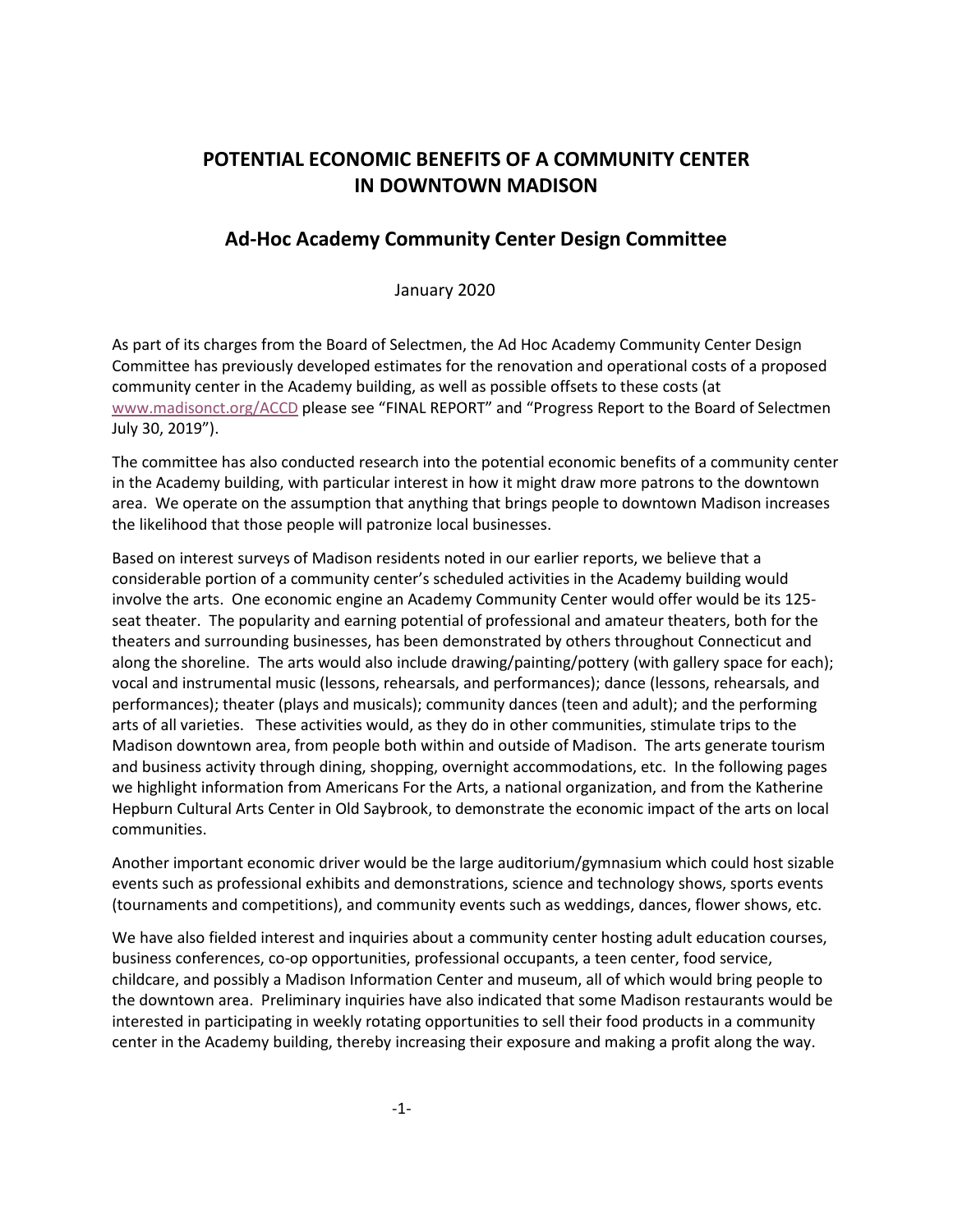Madison Historic District Commission, and the Deacon John Grave Foundation) have indicated hub, this could tie together these and other historic buildings to offer educational information about And a number of neighboring entities (the Madison Historical Society located in Lee Academy, the preliminary interest in developing an "historic campus" in the area. With the Academy building as a Madison's history, and possibly stimulate tourism.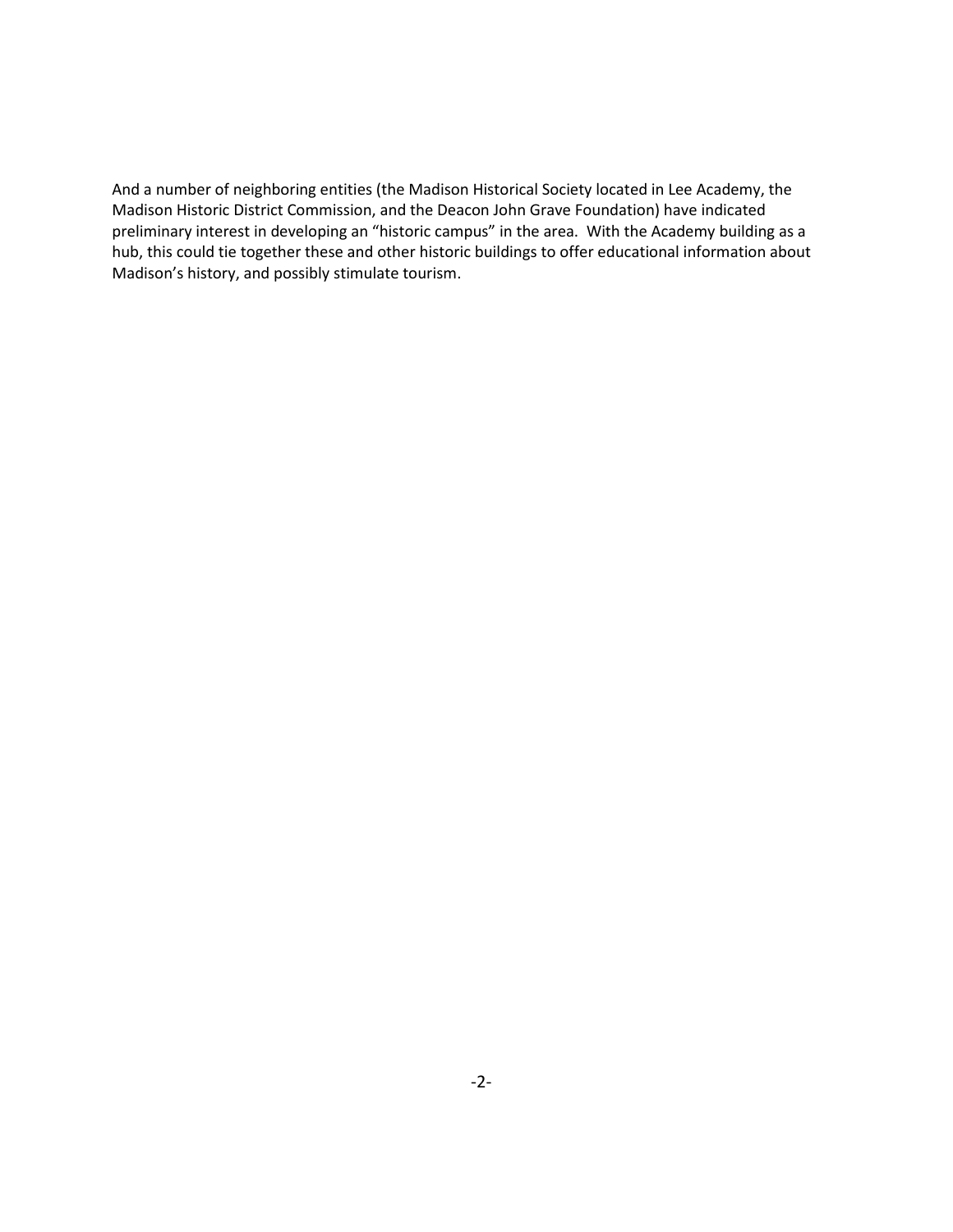## **NATIONAL ORGANIZATIONS FOR THE ARTS**

#### **AMERICANS FOR THE ARTS\***

 **1.** Americans for the Arts is a national organization dedicated to connecting the best ideas and leaders from the arts, communities and business with the belief that arts transform and stimulate downtown economies. Among their reasons for supporting the arts are the following:

- • **Arts strengthen the economy.** Arts and culture nationally is a \$699 billion industry. The nonprofit arts industry alone generates \$135 billion in economic activity annually (spending by organizations and audiences).
- • **Arts are good for local merchants.** Attendees at nonprofit arts events spend an average of \$24.60 per person in addition to the cost of admission. Attendees from outside the sponsoring county spend on average twice as much as local attendees (\$39.96 vs \$17.42) – valuable revenue for local businesses and the community.
- • **Arts drive tourism.** Arts travelers are ideal tourists, staying longer and spending more each year on cultural experiences and the number has grown steadily since 2003.
- • **Arts mean business.** Businesses involved in the creation and distribution of the arts represent a significant percentage of all businesses and employees.
- • **Arts have a social impact.** Research indicates that the arts lead to higher civic engagement, more social cohesion, higher child welfare, and lower crime and poverty rates.
- • **Arts improve healthcare.** Healthcare institutions provide arts programming because of their healing benefits.

\*Information excerpted from Americans for the Arts documents

### **Americans for the Arts Continued.**

### **2. The Business Committee for the Arts (BCA)**

 The Committee encourages, inspires, and stimulates businesses to support the arts in the pARTnership Movement.<br>-3-<br>-3workplace, in education and in the community. The BCA provides leadership on key initiatives including messaging, advocacy, and strategic alliances with the private-sector community. Business and arts leaders collaborate to create and sustain thriving communities through a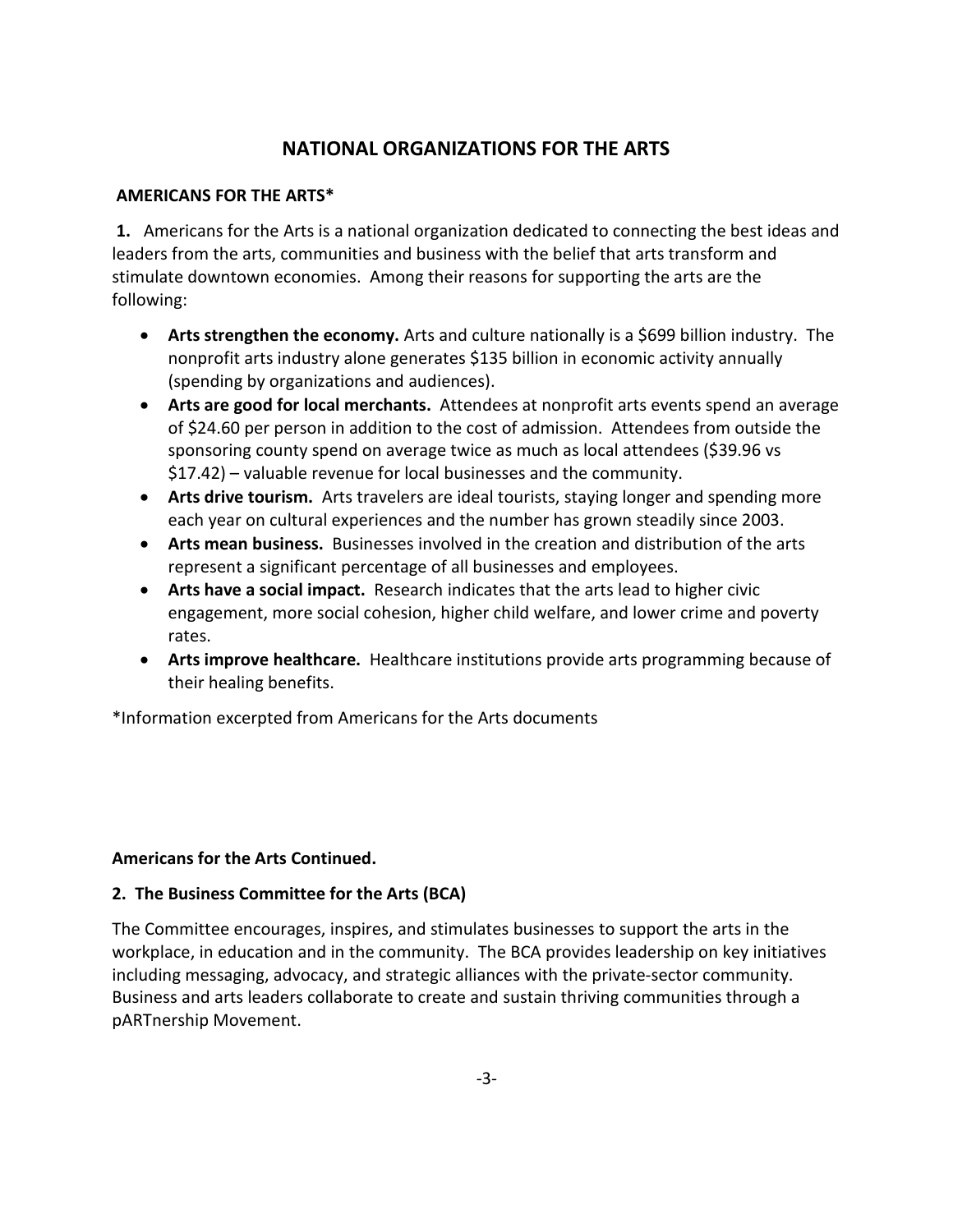- Provides businesses and arts organizations with the tools to support a healthy and creative artistic community and give businesses a competitive advantage.
- Demonstrates how the arts can help businesses enhance the critical thinking and creative skills of their workforce.
- • Demonstrates how arts organizations can develop new and innovative business strategies.
- • Offers a workshop program in which Americans for the Arts can come to a community to explore topics such as:
	- o Arts and business 101
	- $\circ$  Economic development efforts in a community
	- o Partnering with business
	- o Relationship building
	- o Leveraging the arts
	- o Town's special interest

#### **3. Arts and Economic Prosperity 5**

 Arts and Economic Prosperity 5 is the fifth study of the arts and culture industry's impact on the across the country including 113 cities, 115 counties, and 81 multicounty regions. More than two thirds (68.9%) of the non- local attendees visited specifically for the arts event. Non local attendees spent twice as much as their local counterparts (\$47.57 vs \$23.44). economy. It documents the economic contributions of the arts in 341 communities and regions

Nationally, the nonprofit arts and culture industry generated \$166.3 billion of economic activity during 2015 including \$102.5 billion in event- related expenditures by audiences. This study puts to rest a misconception that communities support arts and culture at the expense of local economic development. Arts and Economic Prosperity 5 shows conclusively that, locally as well as nationally, **the arts mean business! (**Video available.)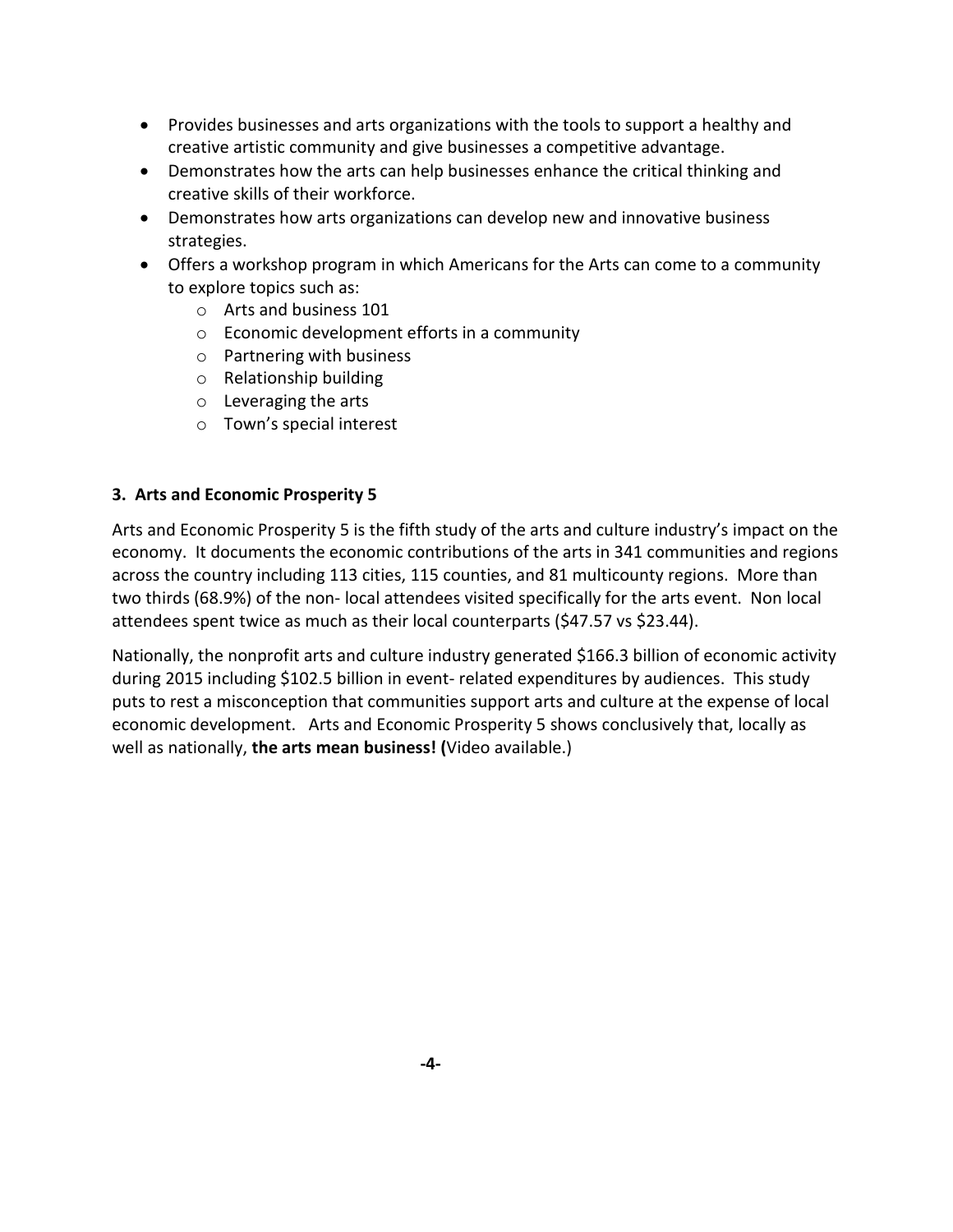#### **4. The Greater New Haven Area**

The following data are from the American for the Arts studies.

- a. The average spent by attendees on arts and cultural events in the greater New Haven area (2015) were:
	- Residents \$23.16
	- Non Residents \$36.58
	- All Attendees \$28.94
		- o Meals and refreshments \$18.21
		- $\circ$  Souvenirs and Gifts  $\sim$  \$4.28
		- $\circ$  Other  $\frac{1}{2}$  \$6.45
- b. The total economic impact of expenditures:
	- Household Income Paid to Residents \$92,553,000
	- Revenue Generated to Local Government \$6,340,000
	- Revenue Generated to State Government \$7,236,000

#### \*\*\*\*\*\*ACADEMY THEATERS: POTENTIAL \$ BENEFITS TO DOWNTOWN MADISON\*\*\*\*\*\*

Small Theater 150 seats @ \$29/patron = \$4,350 per performance Large Auditorium 300 seats @ \$29/patron = \$8,700 per performance

### **-6-**

## **POSITIVE IMPACT OF COMMUNITY ARTS AND RECREATION CENTERS**

 and a variety of activities including music classes and book clubs. Adult learners can also programs, athletic opportunities, arts and crafts classes, and various cultural activities are available to those of all ages. . .In Philadelphia, the parks and recreation department helped **Recreation Centers Increase Property Values**. *Sports Facilities Advisory*, *March 9, 2016*  A well-run community center serves as a thriving hub of activity for youth, families, . . civic organizations, . . . and more. … recreation centers provide a place for children to extend their learning beyond the class room by helping with homework, tutoring for standardized testing, benefit from a strong recreation center that provides programs for learning or enhancing a skill and provides critical services such as job training or resume review. Walking clubs, fitness garner \$18.1 million in tax revenues from increased property values and \$5.2 million in tax receipts from tourism spending.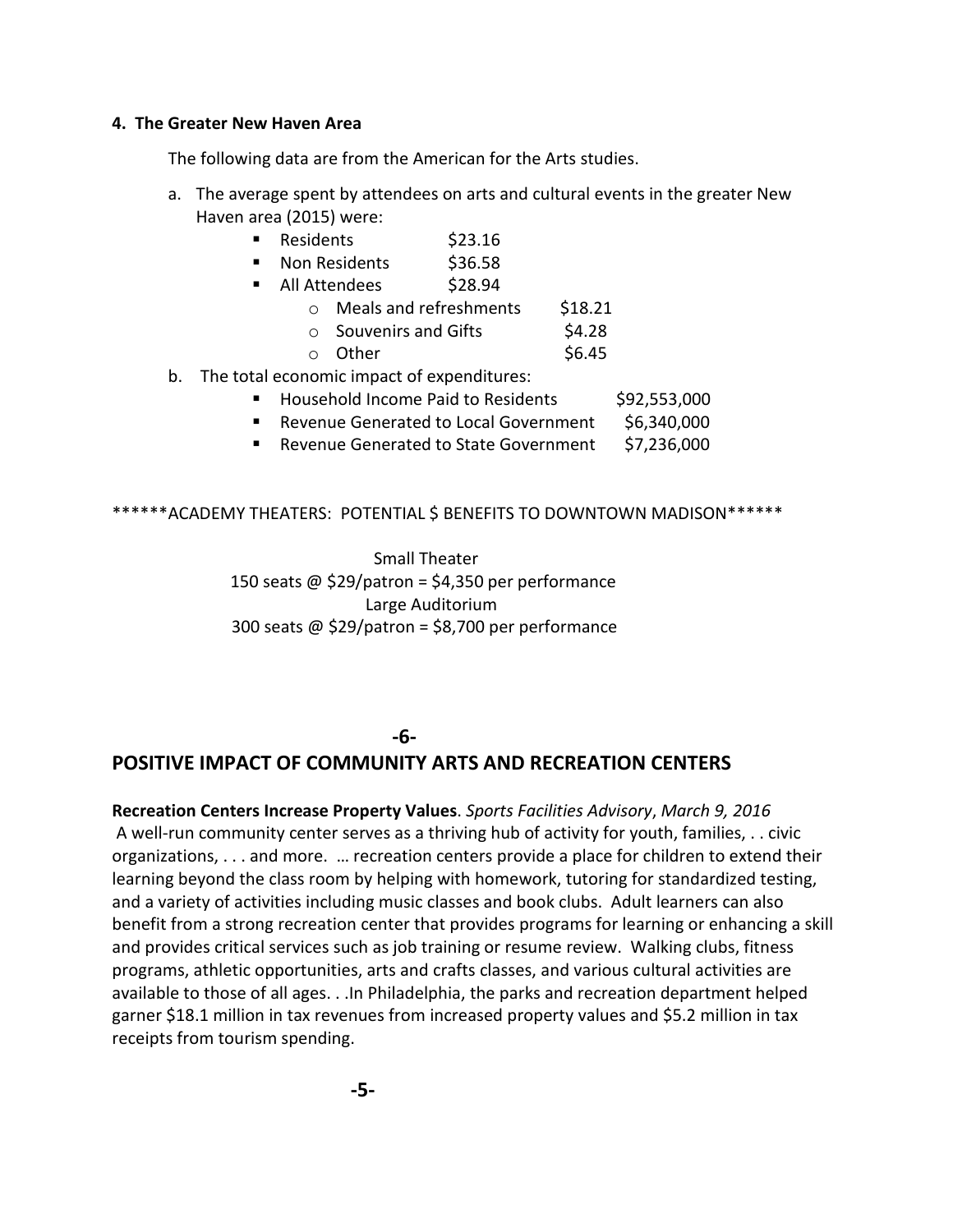# **CASE STUDIES**

### **1. THE KATHERINE HEPBURN CULLTURAL ARTS CENTER (THE KATE, OLD SAYBROOK, CT. AN EXAMPLE OF THE ARTS INFLUENCE ON THE LOCAL ECONOMY\***

 years of renovations to the old town hall at a cost of \$5.7 million. Not everyone supported the after 12 years, it offered 280 events attracting over 43,000 visitors, more than 78 percent from The Kate, a 250-seat cultural arts theater complex in downtown Old Saybrook, was born after 5 project, some thought it would be only for Friday or Saturday night performances, but in 2018, out of town.

 now. The economic impact the Kate has had is undeniable."1Also, it has been referred to as an businesses like the many restaurants and shops in town."<sup>2</sup> "Visitors shop at local businesses and dine at local restaurants. Restauranteurs say that many of their customers dine before or after performances." According to Julie Purcell, manager of Liv's Oyster Bar ". . . we do have a lot of patrons who make reservation here before or after the shows. . . Kate customers are Carl Fortuna, the first selectman, is quoted as saying, "Try to imaging Main Street without it economic engine", not only for Old Saybrook, but for the region as a whole and helps nearby great. We love them". \*

Programs at the Kate include a variety of performances from live theater to movies for all interest groups. Children's series attract families from around the area and local bands, also perform at the Kate. The Kate is a model for other communities and suggests the economic promise of the Academy theater for Madison.

<sup>1</sup>Based on the *CT Examiner (August 24, 2019):* The Kate Celebrates 10 Years in Old Saybrook by Julia Werth

<sup>2</sup>Representative Devin Carney, Senator Paul Formica and Senator Art Linares, Facebook Post, Feb. 14, 2017.

#### **2. WAYNE THEATER ROSS PERFORMING ARTS CENTER: WAYNESBORO, VA.** (From Wayne Theater Ross Performing Arts Center)

 The mission of the Wayne Theater Alliance is to enhance the artistic, cultural, educational and economic life of Waynesboro and the surrounding area through the production of cultural events and partnerships with local, regional and state organizations. Thus far (2018) it has program which offers performances for Pre-K through adults. A core of volunteers and entertained patrons from 33 states and more than 14,000 students for an Arts Education ambassadors assists the staff.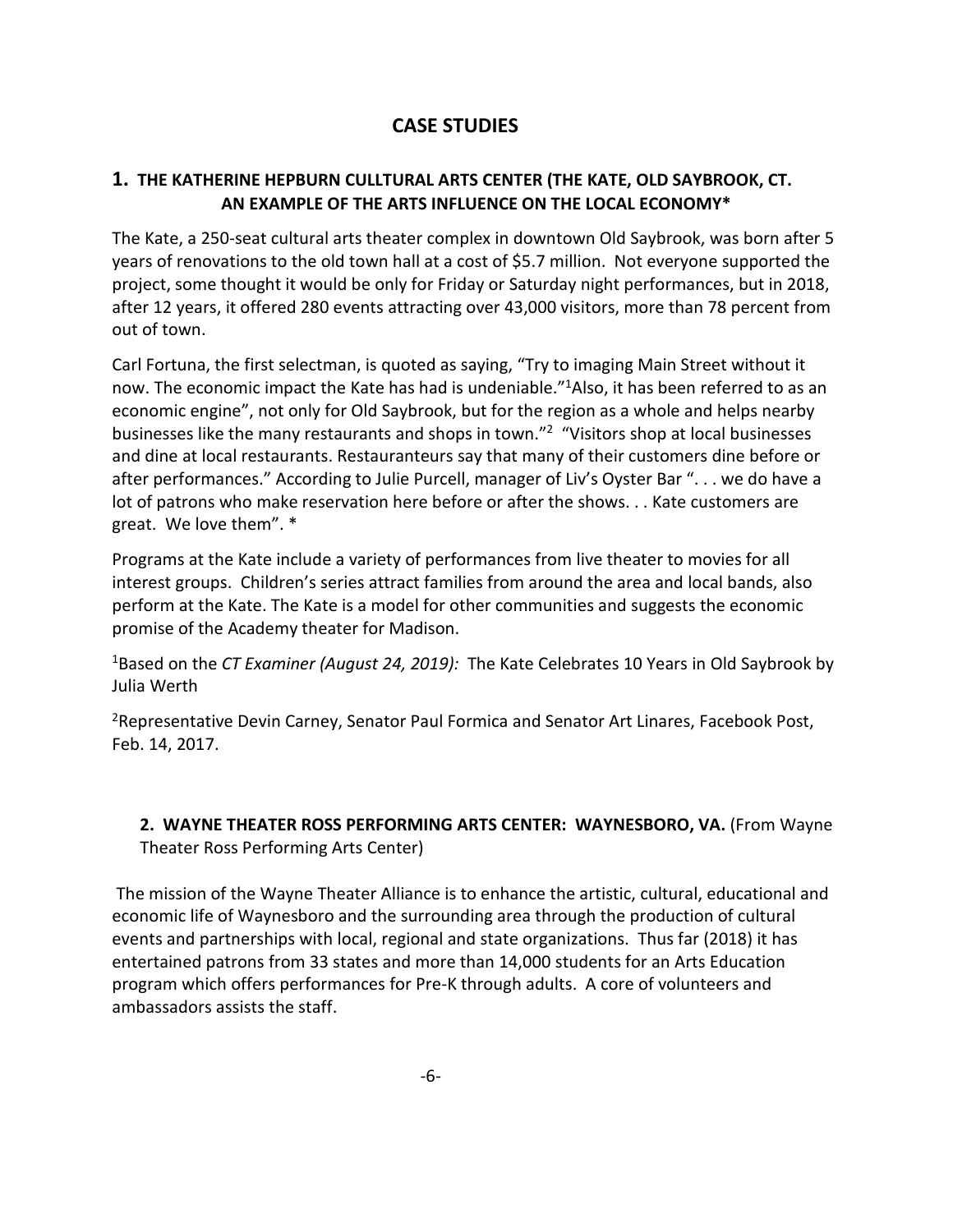donations the remainder. Seats can be named for \$1,000/\$1,200. Local art events has brought in \$4.1 million into the area economy. Attendance at arts events generates related commerce for local businesses such as restaurants, parking garages, hotels and retail stores. Data collected from 94,478 attendees at a range of events show an average spent of \$27.79 per **Economic Impact.** Ticket sales fund 40% of operations; memberships, **s**ponsorships and person per event in addition to the cost of admission. This generated an estimated \$103.1 billion for local merchants and their communities in 2005.

 **Facilities.** Weddings, special events, and business meetings are held in the Wayne Theater auditorium Performance Hall.

# **OTHER ECONOMIC BENEFITS FROM LOCAL THEATERS**

Local theaters promote local businesses in many ways. The following are just a few.

- On-line/Websites Advertising
- Playbills/Brochure Advertising
- Dinner Deals (Discounts with tickets)
	- o Restaurants
	- o Motels
	- o Shopping
	- o Other Events

## **EXAMPLES OFCOMMUNITY CENTER/RECREATION CENTER USE**

The following are examples of Community Center/Recreation Center uses that might be used as a measure of their potential impact on the local economy.

### **1. Old Saybrook Recreation Center**

Annual attendance:

Teen Center – 5,000

- $\circ$  Gym 6,300
- $\circ$  Other 5,000
- $\circ$  Total 17,900